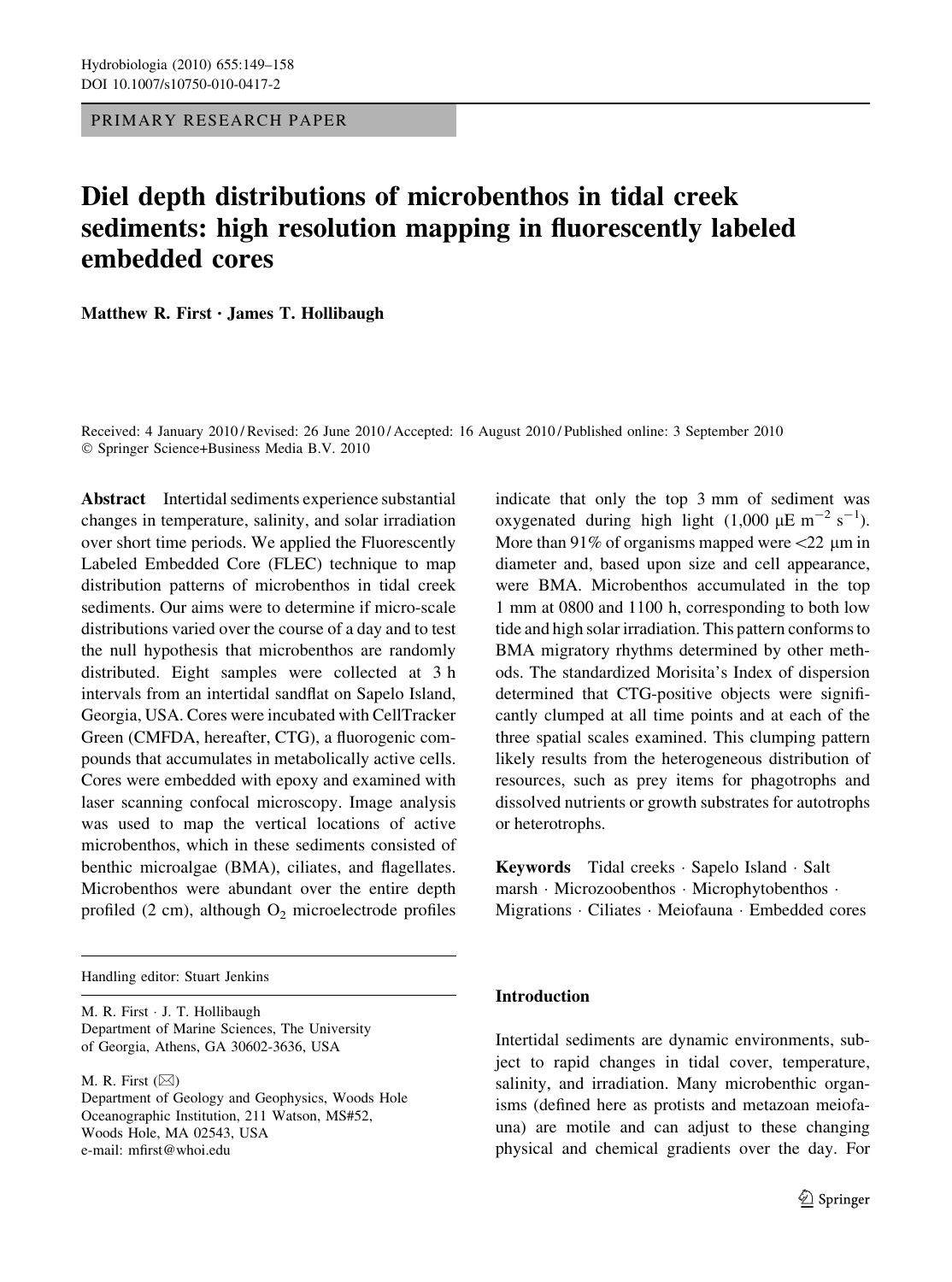example, both benthic diatoms (Consalvey et al., [2004\)](#page-8-0) and ciliates (Saburova et al., [2004](#page-9-0)) undergo vertical migrations. The spatial distribution patterns of microbenthos sets the frequency of interactions (e.g., predator–prey encounter rate) and can reveal resource gradients.

Shallow-water sediments support high rates of primary production by benthic microalgae (BMA) that, in turn, are important to the sustenance and growth of both epibenthic and pelagic invertebrates (MacIntyre et al., [1996;](#page-8-0) Miller et al., [1996\)](#page-8-0). Variable primary production throughout the day results in a shifting depth of dissolved oxygen availability, restructuring the fine-scale distributions of benthic protists (Fenchel & Jansson,  $1966$ ; Böttcher et al., [2000;](#page-8-0) Gücker & Fischer, [2003\)](#page-8-0). Macrofaunal bioturbations (e.g., burrowing behavior) interspersed along the surface of the sediment results in locations with higher rates of solute flux—forming horizontal resource gradients (Goni-Urriza et al., [1999\)](#page-8-0). The physical and biological factors leading to spatial heterogeneity influence the survival and activity of benthic microorganisms and, therefore, are critical to overall benthic metabolism.

Several techniques have been used to measure the vertical distributions of microbenthos in marine sediments. BMA have received the most attention and a variety of approaches are used to detect their location and movement in the sediments (reviewed by Consalvey et al., [2004](#page-8-0)). Commonly, sediment cores are extruded and subsampled periodically with depth. BMA concentration and diversity of organisms can be analyzed by extracting chlorophyll a (Pinckney & Zingmark, [1993](#page-9-0)) or DNA (Reed et al., [2006](#page-9-0)). Sectioning sediment cores can yield highly resolved depth distributions of benthic microorganisms (e.g., MacIntyre & Cullen, [1995\)](#page-8-0). Yet, the horizontal distribution and fine-scale spatial relationships among microbenthos cannot be determined when vertical sections are homogenized.

The Fluorescently Labeled Embedded Core (FLEC) technique was developed to detect the life positions of protists and meiofauna in sediment with high spatial resolution (Bernhard et al., [2003](#page-8-0)). Organisms in sediment cores are labeled with a fluorogenic compound. The core is then chemically preserved, dehydrated, and subsequently embedded in epoxy. Locations of organisms in the sediment matrix are stable and can be mapped. We used the

FLEC technique to examine the micro-scale changes in the distribution and associations of microbenthos (here, eukaryotes  $\langle 200 \mu m$ , typically BMA, ciliates, and flagellates) in a tidal creek sandflat over a diel cycle. The goal of this study was to observe the distribution of microbenthos over the course of a day and to determine if the spatial distribution varied more with distance (between replicate cores) or time points. Spatial distributions influence the rates of interactions among organisms (e.g., competition for resources, predation pressure, and genetic exchange) and are crucial to overall ecosystem function (Nunan et al., [2007\)](#page-9-0).

# Methods

#### Sampling

We sampled an area of sandflat in the bed of a tidal creek (Dean Creek) on Sapelo Island, a  $67 \text{ km}^2$ barrier island on the Georgia coast, during 28–29 July, 2005. Dean Creek is a tidal channel bisecting Spartina alterniflora salt marsh at the southern end of the island. The sampling location was a  $2 \text{ m}^2$  area of intertidal non-vegetated sandflat adjacent to and immediately downstream of the Dean Creek Nature Trail bridge  $(31.3946°N, 81.2700°W)$ , roughly 2 km from the mouth of the creek. The plot was flat and level with no crab burrows and the sediment surface was uniform in color. Sediment was collected at 3 h intervals starting at 0600 h using an Ekman grab sampler  $(15 \text{ cm}^2)$  lowered from the bridge. Resampling the same area was avoided by marking the location where the grabs were taken on the bridge deck. Care was taken to deploy and retrieve the grab smoothly and slowly so that the sediment in the grab was minimally disturbed during the sampling. Cores were approximately 8–10 cm in depth. The sediment surface was not visibly disturbed and no cracks were observed in the grab. The sediment adjacent to the grab sampler walls (which was likely disrupted during the sampling) was not used in this experiment.

Upon retrieval, the unopened sampler was carefully placed in a bucket filled with creek water (except during low tide when sediments were exposed) and transported to the lab at the University of Georgia Marine Institute within 10 min. As soon as the Ekman grab was opened, small sub-cores were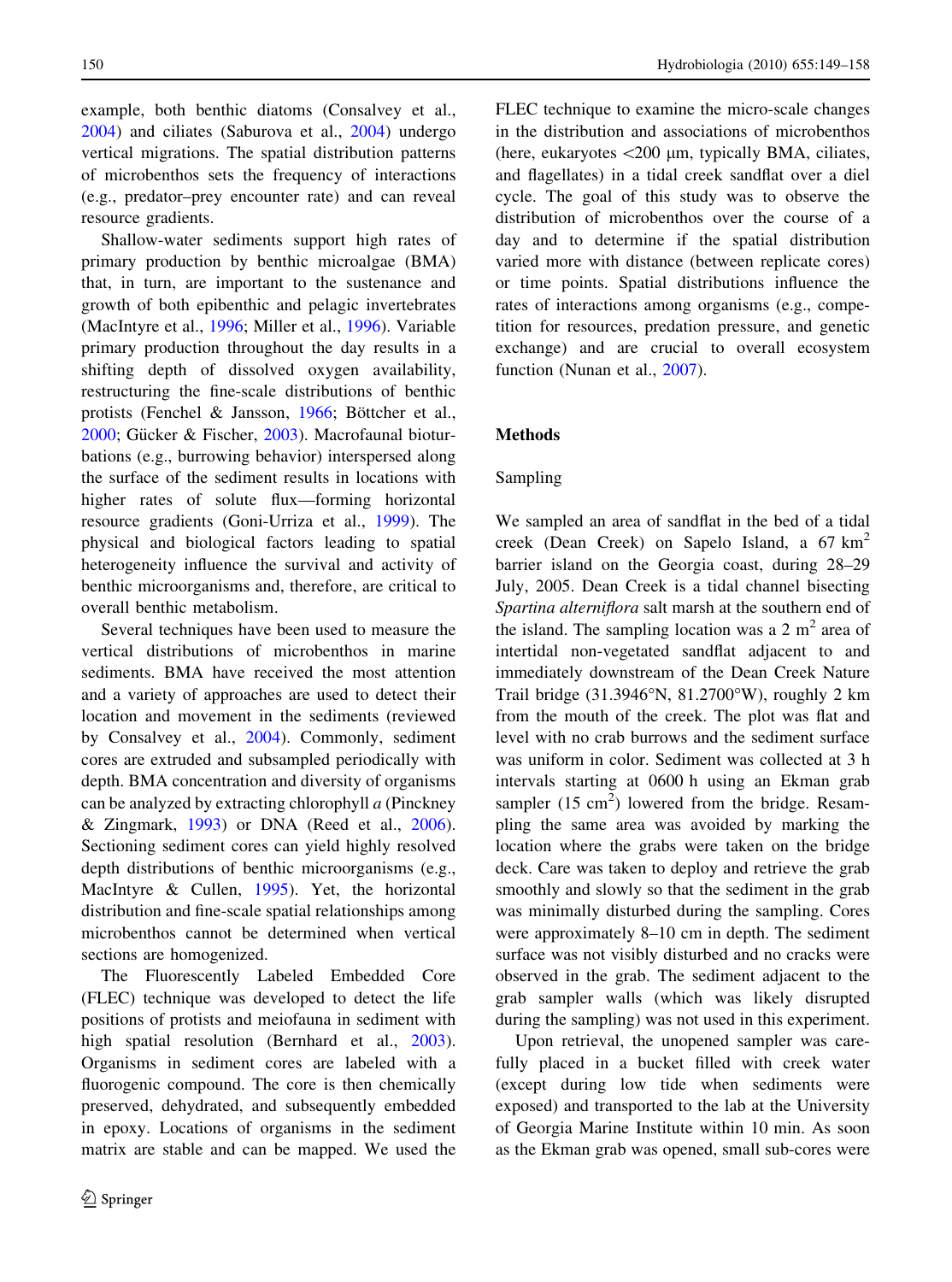collected for FLEC analysis. The properties of the sediment (grain size, porosity, organic matter content) and evaluation of the microbenthic community (including chlorophyll a concentrations, and protist and bacterial counts) were performed and are reported elsewhere (First & Hollibaugh, [2008](#page-8-0)). A Seabird conductivity, temperature, and depth sensor (CTD, SBE-19) was placed in the creek about 1 m away from the sandflat with its sensors at roughly the same depth as the sample plot. Water temperature, salinity, depth, and Photosynthetically Active Radiation (PAR) were recorded every 60 s during the course of the sampling series. PAR was recorded with a  $4\pi$  sensor, and detects light reflected from the sandy sediment surface. Thus, these measurements do not represent the absolute incident PAR on the surface. Rather, these measurement indicate the timing and relative intensity of incident PAR.

#### Fluorescently labeled embedded cores

The FLEC technique was originally designed and applied to deep sea microbial mats in fine sediments (Pike et al., [2001](#page-9-0); Bernhard et al., [2003](#page-8-0)). A thorough description of the FLEC technique is available elsewhere (Bernhard et al., [2003\)](#page-8-0). Four sub-cores roughly 3 cm long were collected from each grab sample using 10 ml plastic syringes with the tips removed and beveled to reduce compaction upon coring. These cores were collected roughly 10 cm apart, then treated and analyzed separately. The 10 cm distance between cores is between 3 and 4 orders of magnitude greater than the size of organisms being investigated. Thus, we treat these cores as independent replicates that capture the small-scale variability within the sandflat examined (Heffner et al., [1996](#page-8-0)). Cotton was added to the syringe to support the sediment; rubber stoppers with holes capped the syringe and allowed for fluid movement. Filtered  $(0.22 \mu m)$  seawater (FSW, 0.5 ml) was added to the surface of samples taken when the site was flooded; no FSW was added when sediments were exposed at low tide. Microbenthos were labeled by adding of  $25 \mu l$  of 1 mM of CellTracker Green chloromethylfluorescein diacetate (Invitrogen, hereafter, CTG) solution to the top of the core. Syringes were placed upright in 100 ml containers filled with FSW to roughly 75% of the sediment height (allowing for movement of the CTG through the top 2 cm of sediment) and incubated for 2 h. Note that

sample identifiers are based on the time that incubations were stopped, rather than when the core was collected. Cores collected during daylight hours were exposed to indirect sunlight through south-facing windows during the incubation and samples collected at night were covered to exclude artificial light. CTG concentrations and the incubation duration were determined in preliminary experiments to be adequate for the CTG to permeate into the sediment, be taken up and transformed under the conditions encountered during this study. Cores were then fixed with 8% electron microscopy grade glutaraldehyde and kept upright in the dark at  $4 \pm 2$ °C until further processing.

Fixed cores were progressively dehydrated with FSW: ethanol (10, 30, 50, 80%, and three rinses of 100% ethanol) by allowing a volume roughly  $3\times$  the sediment volume to pass through the core. Anhydrous cupric sulfate was used to dehydrate the 100% ethanol used for the final rinses. Care was taken to always keep sediments submerged. Equal weights of a two-part, low viscosity epoxy resin (Embed-It<sup>TM</sup>, Polysciences) were mixed with 100% dehydrated ethanol and used for one rinse. Finally, two rinses of 100% epoxy (each equal to the volume of the sediment) were passed through the sediment core. Flow was stopped before all of the second rinse had passed though sediments, then the epoxy was polymerized at  $50^{\circ}$ C for 72 h. The solidified cores were stored at room temperature away from light. At least three of the four sub-cores from each grab sample survived the embedding process and polymerized.

Embedded cores were cut along the long axis with a thin-blade diamond saw. Both halves of the split core were polished with progressively finer grit (up to 600 grit) to produce a flat, uniform surface. The polished surface was examined at  $100 \times$  magnification using a Leica Laser Scanning Confocal Microscope (LSCM) with excitation at 488 nm by an argon/krypton laser (dichroic mirror: 500 nm, range: 510–525 nm, pinhole:  $1.6 \times$  airy). The high sand content of the sediment cores restricted laser light penetration to  $\sim$  20  $\,\mu$ m into the exposed face. Infrared multiphoton illumination did not allow for deeper penetration into the core, so we did not adopt this alternative method. The location of the maximum pixel value encountered in 14 to 16 images taken along the axis of penetration was used to determine the position of active cells. Image editing software (Adobe Photoshop) was used to adjust the brightness and contrast of images to equalize minor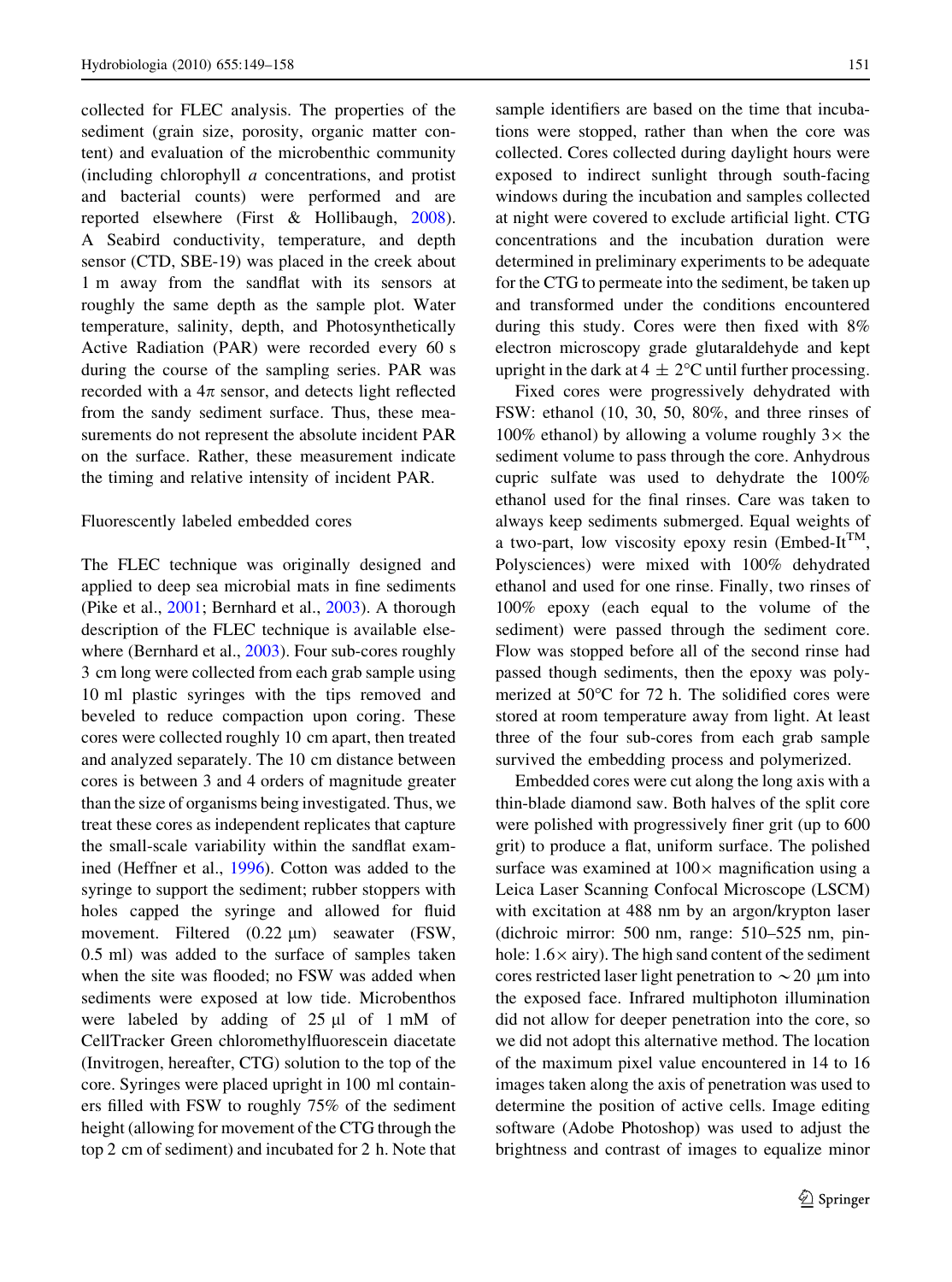differences in display range. The three dimensional images were flattened along the axis of laser light penetration to yield a two-dimensional map, each image representing  $1.5 \text{ mm}^2$  of the sediment. This third axis contained much less spatial information  $(\sim 20 \mu m)$  and flattening did not cause significant overlapping or obscuring of objects. The map images were then assembled to form a  $1.5 \times 20$  mm profile along the depth of the core. The top of the sediment core was often uneven; therefore, we defined the position of the 10th fluorescent object encountered along a vertical scan from the highest point of the sediment surface as zero depth and discarded the objects above this depth. One vertical profile was assembled for each core. The dimensions, area and vertical position of fluorescent objects  $>12 \mu m^2$  $(\sim 3.8 \mu m)$  equivalent circular diameter—ECD), were measured with image analysis software (ImagePro Plus 4.1). This size threshold excludes individual bacterial cells and small bacterial aggregates. This size range included larger organisms, such as nematodes. Thus, the term ''microbenthos'' as used here includes nematodes, even though they are generally referred to as meiofauna.

In salt marsh sediments, BMA represent a large portion of the microbial biomass. However, CTGpositive cells could not be categorized as BMA based upon chlorophyll a fluorescence as the dehydration series necessary for embedding cores in epoxy also extracts photopigments. Many of the organisms could be identified as pennate diatoms by their morphology; other eukaryotes such as ciliates can also be roughly identified by shape. However, there is a potential for misidentifying objects, especially for organisms longer or wider than  $20 \mu m$ , as cell orientation relative to the plane of observation can disguise true shape. Therefore, we only used the two-dimensional size to categorize objects. Nematodes could be identified by size, even when they were sectioned along a transverse plane (See Fig. [3](#page-5-0)D).

## Oxygen profiles

later. A microelectrode with a 50  $\mu$ m tip (Revsbech & Jørgensen, [1983](#page-9-0)) was lowered through the sediment at  $100 \mu m$  intervals after the sediment was equilibrated in high light ( $\sim$  1,000  $\mu$ E m<sup>-2</sup> s<sup>-1</sup>) or darkness for at least 10 min. The electrode was calibrated at  $O_2$  saturation and at anoxia by measuring the stable voltage reached after bubbling FSW with air, or at  $\sim$ 3 cm sediment depth in a core, respectively. Estimates of  $O_2$  concentration ( $\mu$ M) were calculated as linear interpolations between the voltage at zero  $O_2$  and at calculated  $O_2$  saturation at the salinity and temperature of FSW.

#### Analysis

Microbenthos distributions were analyzed by two methods. First, the two-dimensional dispersion of microbenthos was evaluated via Morisita's standardized index of dispersion  $(I_M)$  (Krebs, [1989\)](#page-8-0). This index indicates whether microbenthos are randomly, uniformly, or unevenly (clumped or patchily) dispersed. When  $1>I_M > 0.5$ , microbenthos are significantly under-dispersed (clumped) according to a  $\chi^2$  distribution (alpha =  $0.025$ , df = number of quadrats - 1). Likewise, when  $-1 < I_M < -0.5$ , microbenthos are significantly over-dispersed (uniform); and when  $0.5 > I_M > -0.5$  microbenthos are randomly dispersed (Krebs, [1989\)](#page-8-0). Each profile was trimmed by 0.25 mm on each side to account for the slight lateral drift of the microscope as images were collected along the long axis of the core, yielding a  $1 \times 20$  mm profile. Morisita's index was calculated for each profile using quadrat sizes of  $0.25 \times 0.25$  mm,  $0.5 \times 0.5$  mm, and  $1.0 \times 1.0$  mm, yielding 320, 80, or 20 quadrats for the entire profile, respectively. A computer algorithm to sort objects to quadrants and to perform calculations and statistical analyses was written in MatLab 6.1. The average  $I_M$  was calculated from the three profiles at each time point for each quadrat size.

Second, the relative inequality of the depth distribution was calculated by the Gini Coefficient of Inequality (G), which is a non-parametric measure of distribution unevenness (Dixon et al., [1987](#page-8-0); Dixon [1988\)](#page-8-0):

$$
G = \frac{1}{\overline{X}n(n-1)}\sum_{i=1}^{n} (2i - n - 1)X_i
$$

where  $X$  is the number of objects in depth bin  $i$  (sorted from the most populated to least populated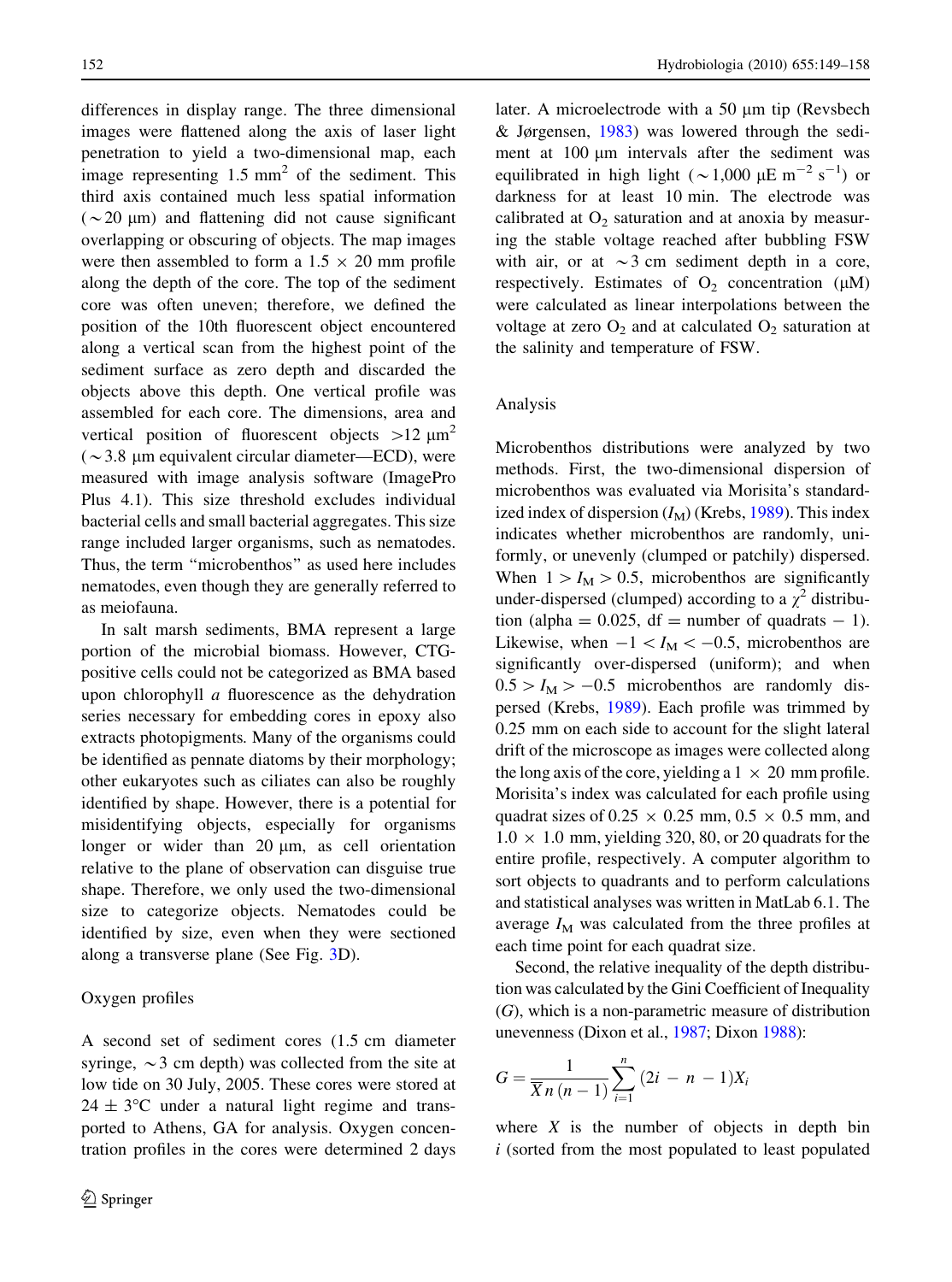bin), and  $n$  is the sample size. The Gini Coefficient is 0 for a perfectly even distribution and approaches perfect inequality at 1. The degree of unevenness in depth distribution was based upon the mean percent difference between the observed number of microbenthos in each depth interval and the expected number in each interval assuming an even distribution with depth. Unlike Morisita's index of dispersion, the Gini coefficient only measures the distribution along one dimension (depth); therefore, there was no need to trim the profiles as was done for the two-dimensional analysis described above. All data from each time point were pooled and objects were binned into 50 equal depth intervals. Bootstrapping analysis (2000 replicates) was used to calculate the 95% confidence intervals (CI) of the biascorrected Gini Coefficient (Stats Direct 2.5). The mean depth was calculated from the positions of all microbenthos observed in each of the three replicate profiles.

## Results

Salinity at the study site fluctuated between 19 and 24 and temperature ranged from 29.0 to  $34.6^{\circ}$ C over the study period (Fig. 1A); the water depth over the sampling site ranged from 0 to 1.2 m (Fig. 1B). Sediments were exposed once during daylight hours (0925–1204 h) and again during the night (2340–0026 h). The top 1 cm of sediment had a density of 1.46  $g \text{ cm}^{-3}$ , mean grain size of 0.26 mm  $(\pm 0.11$  SD), porosity of 0.41  $(\pm 0.12$  SD), and an organic matter content of  $2.0\%$  ( $\pm 0.4$  SD). Microelectrode profiles revealed supersaturating  $O<sub>2</sub>$  concentrations at about 1 mm depth during high illumination (Fig. [2](#page-5-0)). However, no  $O_2$  was detected below 3 mm depth at high light and without light,  $O<sub>2</sub>$  at 1 mm was  $\langle 7\%$  of saturation and was not detectable below 2 mm.

The FLEC technique yielded high contrast images of CTG-positive cells in all cores examined (Fig. [3](#page-5-0)). At all time points, the majority of microbenthos  $(>90\%$  of total) mapped in FLEC depth profiles were smaller than 22  $\mu$ m ECD (Fig. [4](#page-5-0)). This size range of organisms is mostly composed of small diatoms, flagellates, and small ciliates (First & Hollibaugh, [2008\)](#page-8-0).



Fig. 1 A Temperature, salinity, B water depth and photosynthetically active radiation (PAR) in Dean Creek, Sapelo Island, Georgia between 28 and 29 Jul 2005. Timeline bars show CTG incubation durations

Although there was no measurable  $O_2$  at depths  $>3$  mm, active cells were found over the entire 20 mm profile. Microbenthos were non-randomly and unevenly dispersed at all time points in all replicate cores at all spatial scales examined. The mean Morisita index  $(I_M)$  was >0.5 at all time points, indicating that microbenthos were significantly clumped. Also,  $I_M$  was  $>0.5$  for all quadrat sizes examined and increased with increasing quadrat size (Fig. [5](#page-5-0)).

Data from the three cores for each sample were pooled for analysis of depth distributions of microbenthos (average  $n = 2,301$ , range: 772–5,043). Microbenthos were most abundant near the surface at 0800 and 1100 h, corresponding to a pattern of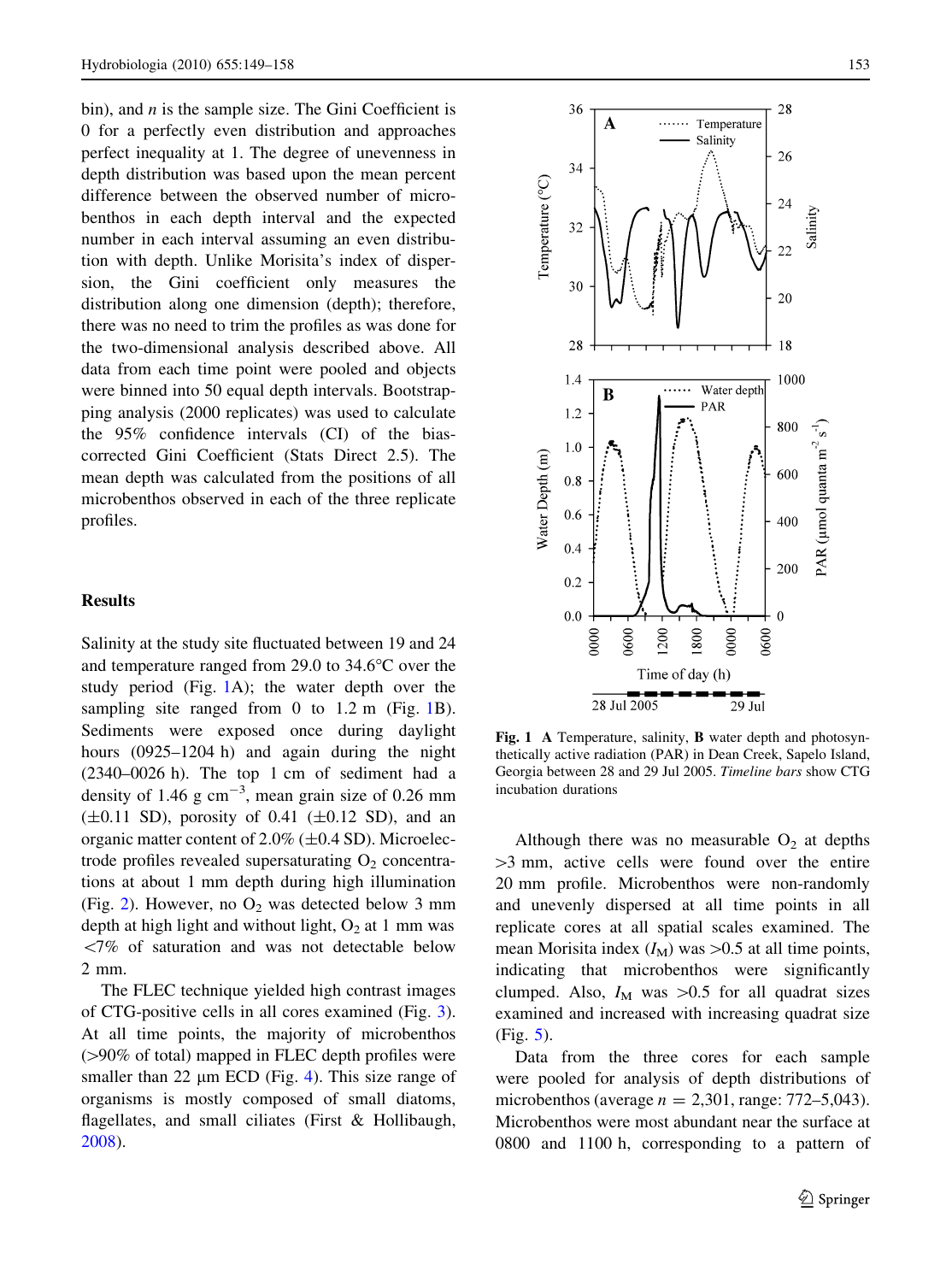<span id="page-5-0"></span>

Fig. 2 Oxygen concentration profiles in light and darkadapted Dean Creek sediment cores. The vertical line indicates the dissolved  $O_2$  saturation at in situ salinity and temperature. Mean (line and points) and standard error (bars) are based on a total of 8 profiles from 2 cores



Fig. 3 Example images of microbenthos in FLEC cores collected from the 1500 h FLEC core. A Microbenthos clustered at the sediment surface, denoted by a dotted line, scale bar  $= 300 \mu m$ . Examples of microbenthos: **B** a pennate diatom, C a ciliate, and D a portion of a nematode. Scale  $bars = 100 \mu m$ . Images were *inverted* for clarity (i.e., dark objects were fluorescent)

migration to the sediment surface during tidal emersion and light. A high subsurface concentration between 12 and 14 mm depth was also present at 1100 h.



Equivalent Circular Diameter (µm)



Fig. 4 Size distribution (Equivalent Circular Diameter, ECD) of CTG-positive microbenthos in pooled FLEC core profiles



Fig. 5 Dispersion of microbenthos in sediment cores calculated by Morisita's Index  $(I_M)$ . The spatial scale is defined by the quadrat size  $(0.25 \times 0.25, 0.5 \times 0.5 \text{ or } 1.0 \times 1.0 \text{ mm}).$ Points show the mean  $I_M$  value ( $n = 3$ , except for 0800 h, where  $n = 2$ ); SD bars are only shown for  $0.25 \times 0.25$  mm, error bars for other quadrat sizes are omitted for clarity; percent coefficients of variations were  $< 0.1\%$  in these cases.  $I_M$ ranges from  $-1$  to 1; the y-axis is scaled to show small differences between the quadrat sample sizes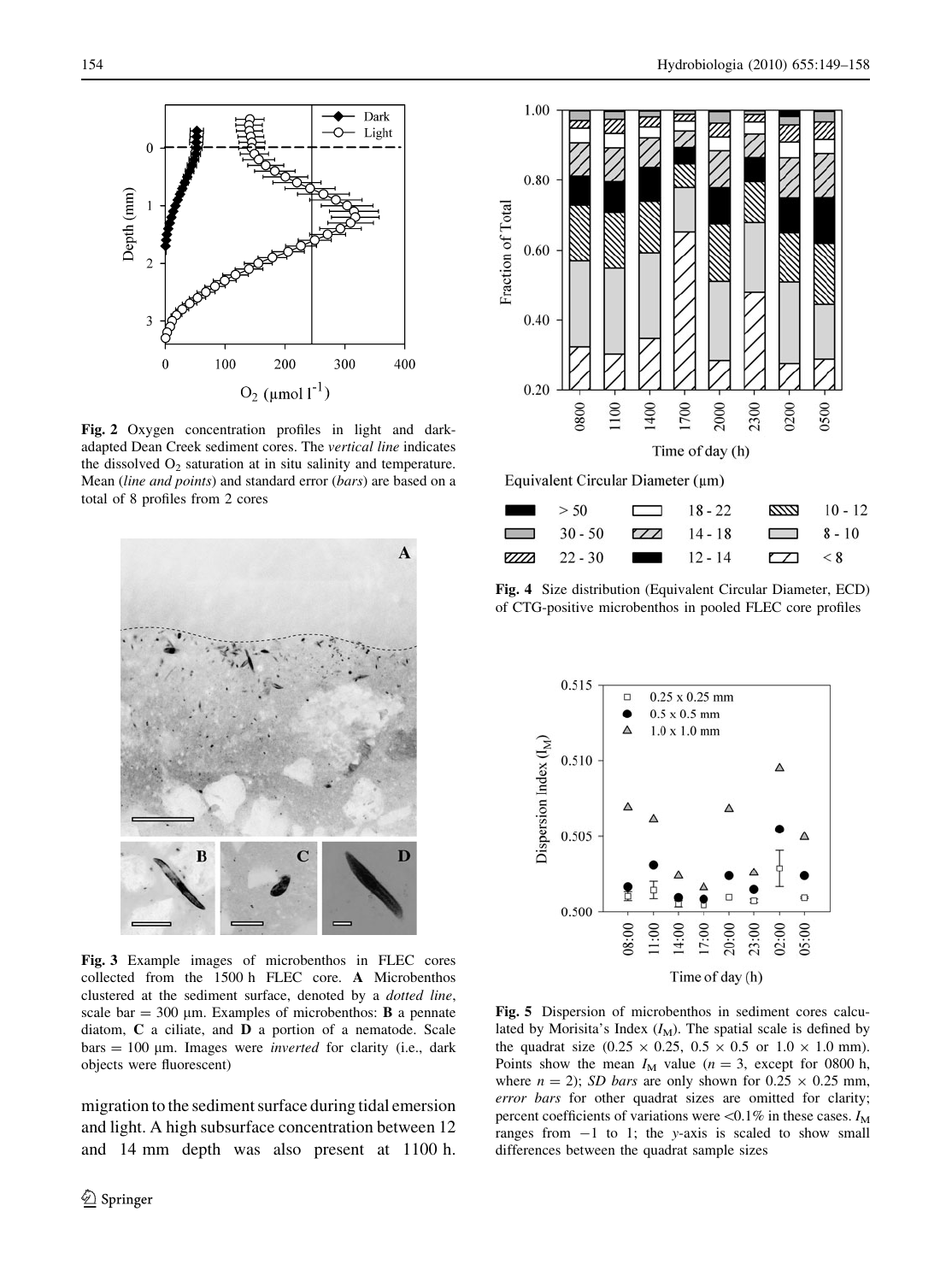Fig. 6 Vertical distribution of CTG-positive microbenthos in profiles at all time points. Bars indicate the percent deviation from the abundance expected in the depth interval if cells were evenly distributed along the profile. Deviations greater than 5% from expected are indicated with arrows (at 0800 and 0200 h). Line plots indicate the accumulated abundance of microbenthos with depth compared with an even distribution (dotted line)



 $-5.0 - 2.5 0.0 2.5 5.0$ 

Difference from Expected (%)

Microbenthos were depleted from the top 3 mm during the afternoon and into the evening and subsurface accumulations were observed in these samples. For instance, microbenthos accumulated between 4 and 11 mm depth at 2000 h (Fig. 6). At 0200 h, microbenthos were most abundant at the sediment surface. At 0500 h microbenthos were depleted from the top 6 mm of sediment.

20

 $-5.0 - 2.5 0.0 2.5 5.0$ 

The relative unevenness (Gini coefficient) ranged from  $0.15 \ (\pm 0.01 \ \text{CI})$  to  $0.31 \ (\pm 0.03 \ \text{CI})$  throughout the sampling period, with organisms most equally distributed at 1700 and 2300 h (Fig. 7). Usually, as the mean depth of the microbenthos increases, organisms become more equally distributed. The higher Gini coefficient with lower mean depth indicates that microbenthos are unevenly concentrated near the sediment surface. However, the 0500 h profiles do not follow this trend as microbenthos are unevenly distributed with accumulations in deeper sediment horizons.



 $-5.0 - 2.5 0.0 2.5 5.0$ 

Fig. 7 Mean microbenthos depth and Gini coefficient of inequality of FLEC profiles at all sample times. Bars show standard error of mean depth and the 95% confidence interval of the Gini coefficient

 $-5.0 - 2.5$  0.0 2.5 5.0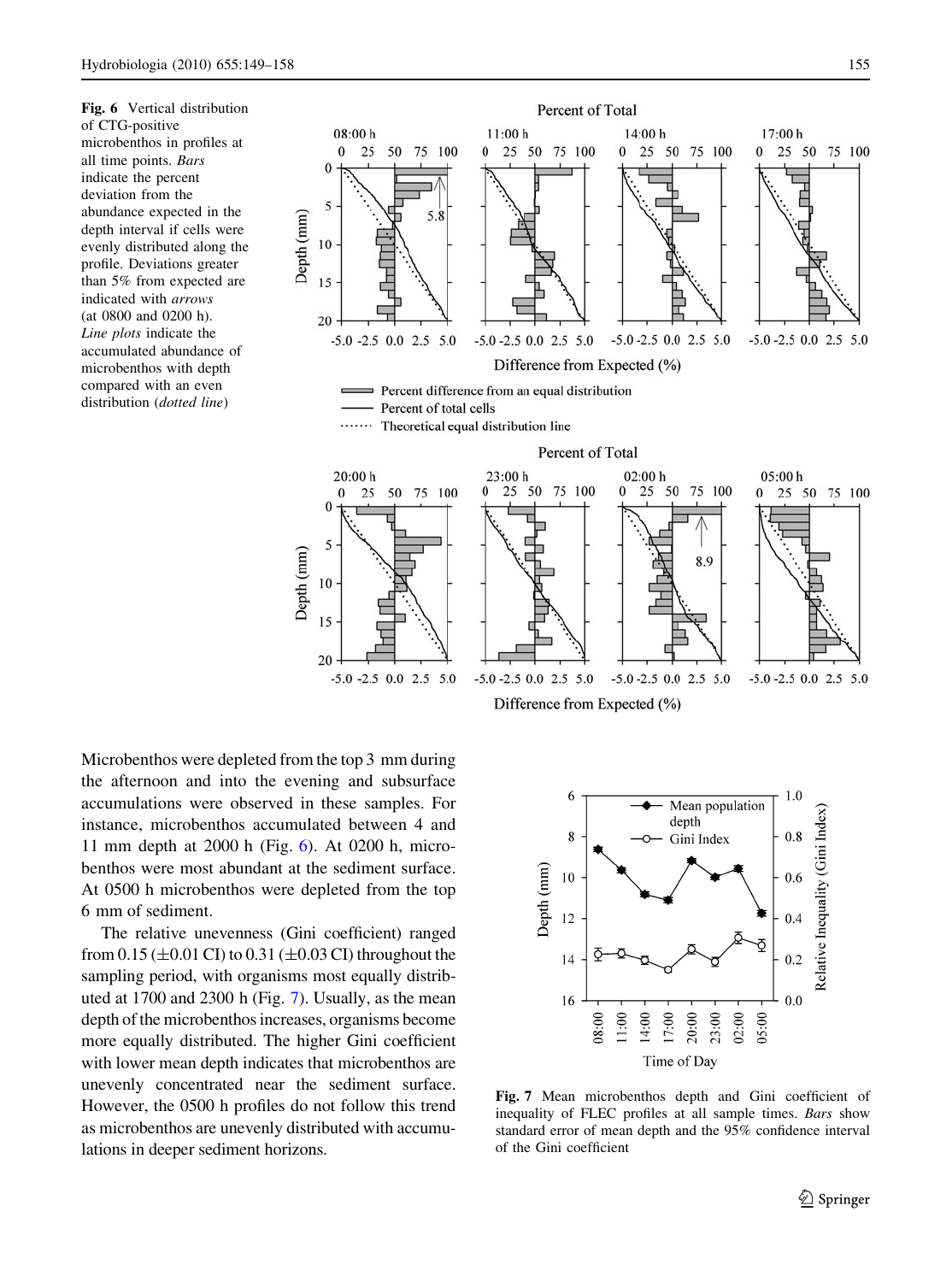# Discussion

Despite the shallow depth of oxygen penetration, active microbenthos were found throughout the entire depth examined at all time points. Because the fluorescent stain used in this study only detects enzymatically active microbenthos, the accumulation in deeper sediment horizons cannot be explained as the burial of dead or inactive cells. The presence of CTG-positive cells throughout the depth examined also indicates that CTG was able to permeate completely through at least the upper 20 mm of the core and react within the incubation time.

Overall, microbenthos showed a clumped distribution in all sample profiles. In sandy salt marsh sediments, the aggregation of microbenthos in interstitial spaces might contribute to the clumped dispersion patterns. However, the quadrat sizes used in this analysis were equal to or larger than the mean grain size. The index of dispersion increased with increasing quadrat size (see Fig. [5\)](#page-5-0), indicating that microbenthos were more unevenly dispersed at larger spatial scales. If the dispersion patterns were solely defined by interstitial spaces, then the dispersion would become more uniform with larger quadrats. Instead, the observed distribution of microbenthos is likely driven by aggregation near favorable microhabitats. Sediments are heterogeneous environments with sharp resource gradients; the uneven distribution of the microbenthic community is likely a response to these resource gradients. Symbiotic associations between organisms also result in a clumping of microbial communities. For example, benthic eukaryotes aggregate near sulfide-oxidizing bacteria, perhaps as a refuge from high sulfide concentrations (Bernhard et al., [2003\)](#page-8-0). Also, microbial mats and consortia can lead to highly localized zones of sediment microbial biomass (Boetius et al., [2000;](#page-8-0) Stal, [2001\)](#page-9-0).

The presence of high densities of BMA in subsurface sediments as we found here is counterintuitive, yet commonly observed (see Pinckney & Zingmark, [1993,](#page-9-0) and references therein). Light scattering in sandy sediments results in the situation where the highest light intensities are found below the sediment surface (Kühl et al.,  $1994$ ). A subsurface light intensity maximum, therefore, may explain subsurface accumulations of BMA. Yet high light attenuation results in low light intensity below the top  $\sim$  2 mm of sediment; BMA found below this depth are unable to obtain light for photosynthesis and are described functionally as ''photosynthetically inactive biomass'' (Kelly et al., [2001\)](#page-8-0). Diel vertical migrations of BMA are commonly observed in intertidal sediments. The migratory rhythms may function to deter resuspension by tidal flow or predation by surface grazers (MacIntyre et al., [1996\)](#page-8-0). BMA might also migrate into the sediments to access inorganic nutrients (Kingston, [2002\)](#page-8-0). Regardless, subsurface BMA can account for a large portion of total chlorophyll. Inactive, subsurface BMA can contribute the relative constancy of total sediment chlorophyll amid large variations in photosynthetically active surface BMA (Kelly et al., [2001](#page-8-0)).

The abundance of BMA and other microorganisms found at depth in sediments suggests that most microbenthos can tolerate anoxic and sulfidic sediments. However,  $O_2$  concentrations measured in cores in the lab may not reflect the availability of  $O<sub>2</sub>$  to subsurface aerobic microbes in the field. For example, tidal forcing may increase the depth of  $O<sub>2</sub>$ penetration (Rusch et al.,  $2001$ ) and the O<sub>2</sub> concentrations determined in sediment cores may be lower than available in the field during tidal flow. Likewise, bioturbation by microbenthos can extend the depth of O2 penetration (Glud & Fenchel, [1999](#page-8-0); Pike et al., [2001\)](#page-9-0) and allow aerobic respiration. Alternatively, the abundance of aerobic organisms in anoxic sediments may demonstrate spatial heterogeneity of chemical gradients in sediments that is not captured by microelectrode profiling (Bernhard et al., [2003](#page-8-0)). For example, the movement of meiofauna through anoxic sediments can allow for the highly localized transport of solutes (Pike et al., [2001](#page-9-0)).

The mean depth of microbenthos varied throughout the day. In general, when the depth was greater than 10 mm (half of the core depth), the vertical distribution became more even. Restated, microbenthos were generally unevenly distributed towards the upper half of the core at most time points. One exception to this was at 0500 h, when microbenthos were unevenly distributed towards the bottom half of the core. This sampling time occurred several hours into flood tide. Therefore, tidal advection may have resuspended microbenthos into the water column, causing a depletion of microbenthos from the surface sediments. The timing and magnitude of microbenthos advection into the water column can be critically important for water column filter feeders, which consume BMA as a significant portion of their diet (Thoresen, [2004](#page-9-0)).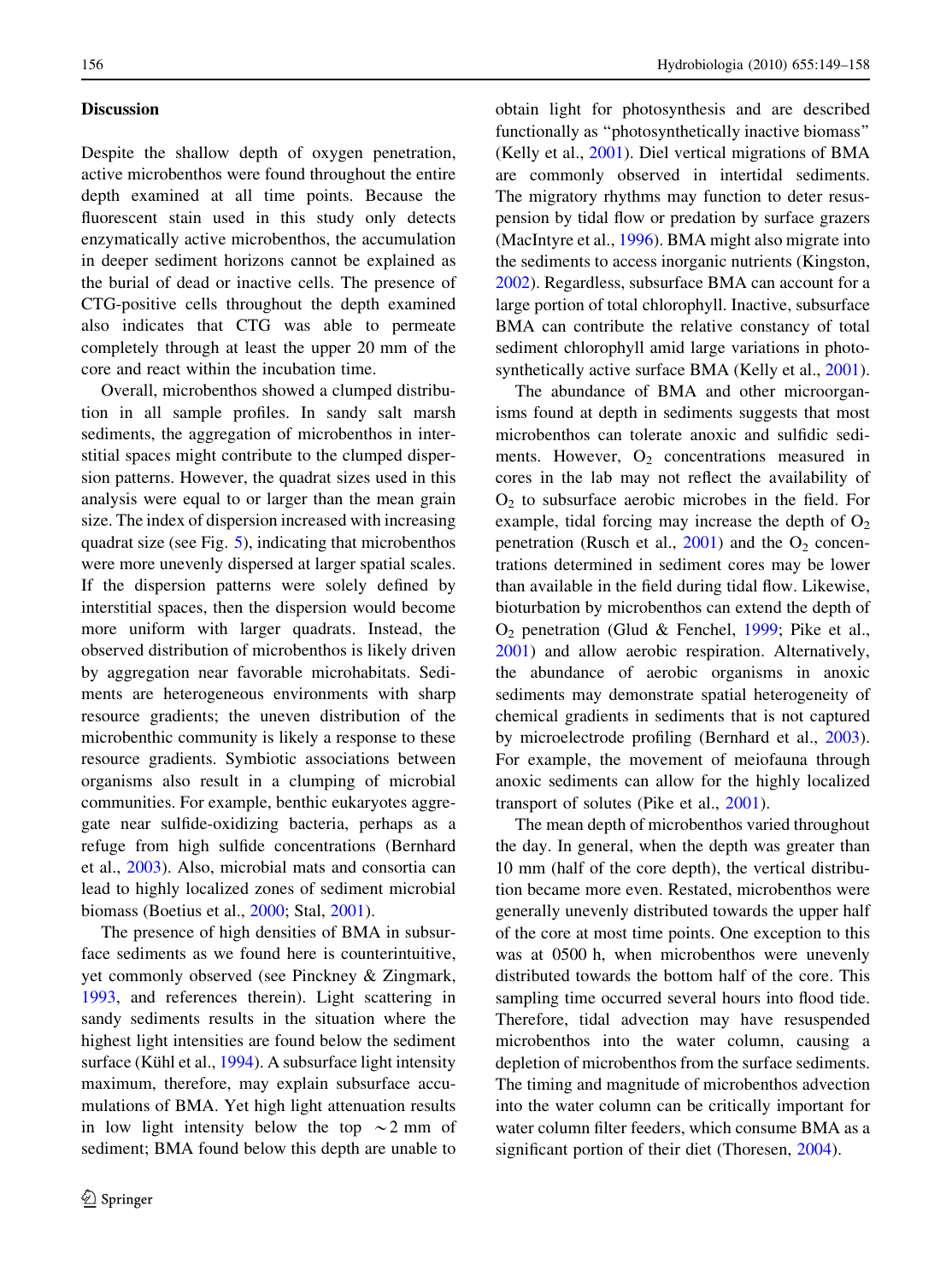<span id="page-8-0"></span>The spatial distribution of organisms is a fundamental parameter of many ecological processes. The relative distance between individuals reveals competitive and synergistic associations, and reveals how resources are partitioned. Thus, analysis of the microscale distributions of microbenthos can provide insight into the physiology and ecology of sediment eukaryotic microbial communities, and how these communities respond to rapidly shifting environmental conditions. In marine sediments, patchy microbenthos distributions are observed on both vertical (e.g., Saburova et al., [2004](#page-9-0)) and horizontal spatial scales. For example, BMA horizontal patch size ranges from  $10^1$  to  $10^2$  cm<sup>2</sup> (e.g., Blanchard, 1990; Sandulli & Pinckney, [1999\)](#page-9-0). Variations in microbenthos biomass can be overlooked when using sampling techniques with low spatial resolution (Jesus et al., 2005). Using the FLEC technique to map the distribution of microbenthos allows for the detection of subtle variations in spatial distributions of sediment microbial communities.

Acknowledgments This study was supported by NSF Georgia Coastal Ecosystems LTER grant (OCE-9982133). J. Bernhard critically reviewed an earlier draft of this manuscript. S. Joye was generous with the use of her microelectrode probes and provided guidance for this study. We are grateful for the hospitality and logistical support of J. Garbisch and M. Price at the University of Georgia Marine Institute (UGAMI). J. Bernhard, M. Farmer, S. Joye and C. Meile provided guidance on the design of this project. D. Di Iorio and P. McKay (Dept. Marine Sci., UGA) assisted with the CTD. C. Fleisher (Geology Dept., UGA) advised and assisted on the diamond saw operation. C. Keith and J. Shields (Center for Ultrastructural Research, UGA) assisted with confocal microscope operation. M.R.F. was supported by a UGA Graduate School Assistantship. This is contribution no. 957 from UGAMI.

#### References

- Bernhard, J. M., P. T. Visscher & S. S. Bowser, 2003. Submillimeter life positions of bacteria, protists, and metazoans in laminated sediments of the Santa Barbara Basin. Limnology and Oceanography 48: 813–828.
- Blanchard, G. F., 1990. Overlapping microscale dispersion patters of meiofauna and microphytobenthos. Marine Ecology Progress Series 68: 101–111.
- Boetius, A., K. Ravenschlag, C. J. Schubert, D. Rickert, F. Widdel, A. Gieseke, R. Amann, B. B. Jørgensen, U. Witte & O. Pfannkuche, 2000. A marine microbial consortium apparently mediating anaerobic oxidation of methane. Nature 407: 623–626.
- Böttcher, M. E., B. Hespenheide, E. Llobet-Brossa, C. Beardsley, O. Larsen, A. Schramm, G. Wieland, G.

Böttcher, U. G. Berninger & R. Amann, 2000. The biogeochemistry, stable isotope geochemistry, and microbial community structure of a temperate intertidal mudflat: an integrated study. Continental Shelf Research 20: 1749–1769.

- Consalvey, M., D. M. Paterson & G. J. C. Underwood, 2004. The ups and downs of life in a benthic biofilm: migration of benthic diatoms. Diatom Research 19: 181–202.
- Dixon, P., 1988. Correction. Ecology 69: 1307.
- Dixon, P. M., J. Weiner, T. Mitchellolds & R. Woodley, 1987. Bootstrapping the Gini coefficient of inequality. Ecology 68: 1548–1551.
- Fenchel, T. & B. O. Jansson, 1966. On the vertical distribution of the microfauna in the sediments of a brackish-water beach. Ophelia 3: 161–177.
- First, M. R. & J. T. Hollibaugh, 2008. Protistan bacterivory and benthic microbial biomass in an intertidal creek mudflat. Marine Ecology Progress Series 361: 59–68.
- Glud, R. N. & T. Fenchel, 1999. The importance of ciliates for interstitial solute transport in benthic communities. Marine Ecology Progress Series 186: 87–93.
- Goni-Urriza, M., X. de Montaudouin, R. Guyoneaud, G. Bachelet & R. de Wit, 1999. Effect of macrofaunal bioturbation on bacterial distribution in marine sandy sediments, with special reference to sulphur-oxidising bacteria. Journal of Sea Research 41: 269–279.
- Gücker, B. & H. Fischer, 2003. Flagellate and ciliate distribution in sediments of a lowland river: relationships with environmental gradients and bacteria. Aquatic Microbial Ecology 31: 67–76.
- Heffner, R. A., M. J. Butler & C. K. Reilly, 1996. Pseudoreplication revisited. Ecology 77: 2558–2562.
- Jesus, B., V. Brotas, M. Marani & D. M. Paterson, 2005. Spatial dynamics of microphytobenthos determined by PAM fluorescence. Estuarine, Coastal and Shelf Science 65: 30–42.
- Kelly, J. A., C. Honeywill & D. M. Paterson, 2001. Microscale analysis of chlorophyll-a in cohesive, intertidal sediments: the implications of microphytobenthos distribution. Journal of Marine Biological Association of the United Kingdom 81: 151–162.
- Kingston, M. B., 2002. Effect of subsurface nutrient supplies on the vertical migration of Euglena proxima (Euglenophyta). Journal of Phycology 38: 872–880.
- Krebs, C. J., 1989. Ecological Methodology. Harper & Row, New York.
- Kühl, M., C. Lassen & B. B. Jorgensen, 1994. Light penetration and light intensity in sandy marine sediments measured with irradiance and scalar irradiance fiber-optic microprobes. Marine Ecology Progress Series 105: 139–148.
- MacIntyre, H. L. & J. J. Cullen, 1995. Fine-scale vertical resolution of photosynthetic parameters in a shallowwater benthos. Marine Ecology Progress Series 122: 227–237.
- MacIntyre, H. L., R. J. Geider & D. C. Miller, 1996. Microphytobenthos: the ecological role of the ''secret garden'' of unvegetated, shallow-water marine habitats. 1. Distribution, abundance and primary production. Estuaries 19: 186–201.
- Miller, D. C., R. J. Geider & H. L. MacIntyre, 1996. Microphytobenthos: the ecological role of the ''secret garden''